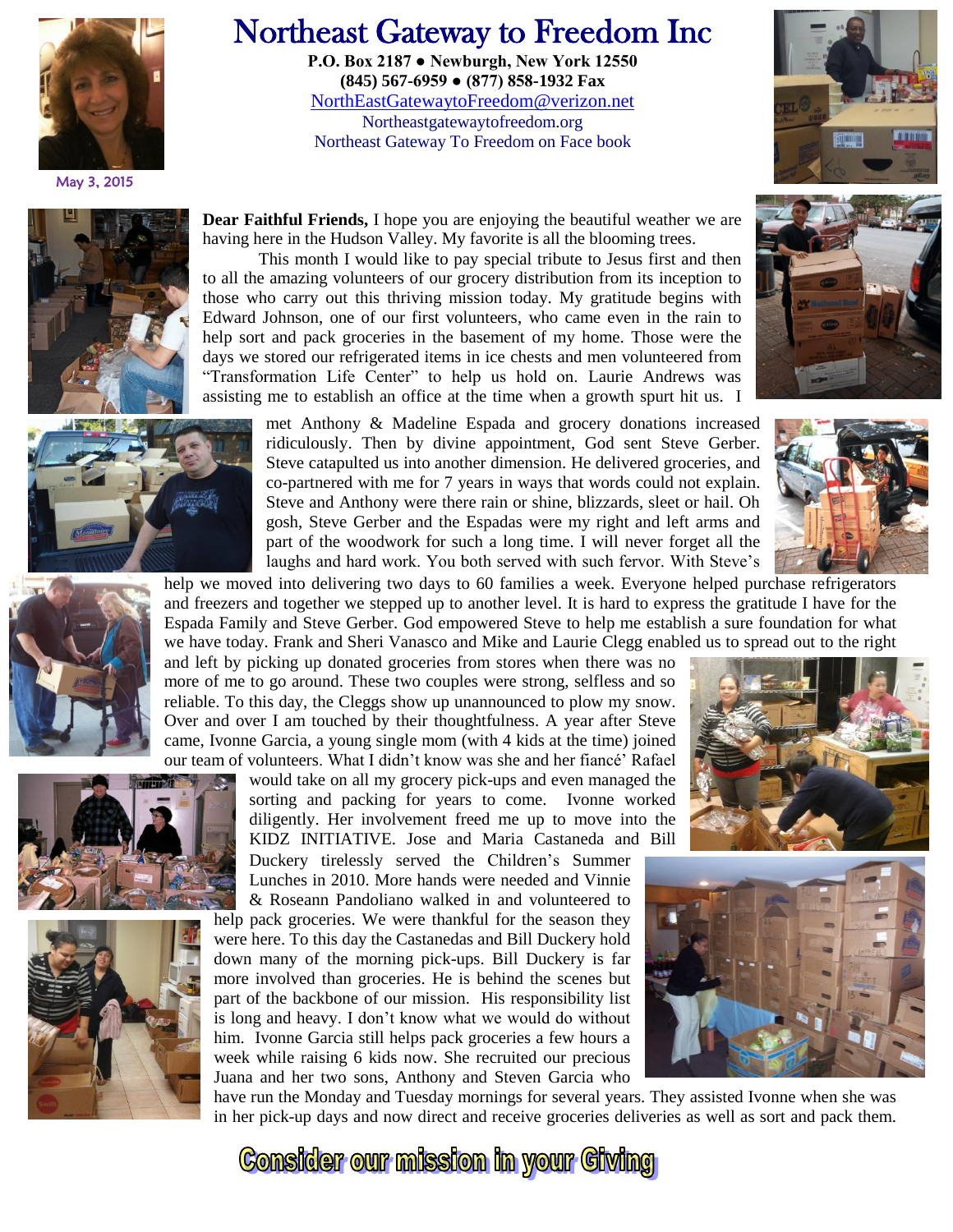It's a huge job when those cases of fresh veggies come. There is a lot of sorting to make sure each family gets their share. Juana is a 4'11" powerhouse. I thank God for her and her sons.

When Ivonne had her  $5<sup>th</sup>$  &  $6<sup>th</sup>$  child, Teresa May (formerly Miserendino) stepped in. Teresa is a true godsend to



the lists, sorts the foods to be kept for the kidz meals and recruits and manages the cooks for the KIDZ INITITATIVE. Daisy, another blessing, worked side-by side with Teresa for several years. They were the first ones in the door daily, and truthfully I would need a half a page to list all that Daisy and Teresa have done over the years. Teresa's husband Allen slid in and has worked like he was

with us from the start the minute he stepped foot into the mission. I am forever thankful for the three of you.

After 7 years Steve Gerber transitioned out and we thought we



would never find anyone to take on what Steve did. We were right. He has not been replaced. However we are immensely blessed with George Love who, like Bill Duckery, is a silent thread in the mission's fabric. God seems to bless us with these extraordinary people that keep things moving no matter the weather or circumstances. George took Steve's deliveries, Ivonne's store pick-ups and does everything he can to serve the mission where needed. George is a machine with an amazing servant heart; never asks for anything in return and never says no to picking up the slack. George you are appreciated beyond words.

me. She wears mannnnnny hats. She makes calls, sets up the boxes for each family, keeps

As you can see our grocery distribution is blessed with fantastic volunteers. It takes a lot of arms and legs to run the grocery arm of the mission. Scott Griffin, Nancy Colas and scores of others have stepped in over the years when more hands were needed. This is not even mentioning ALL of our generous suppliers for all their donations of food. I will take another Newsletter to feature each one of them and thank them for their kindness and faithful giving for so many years. Throughout each week there are preparations that make it possible for NGTF to serve the financially challenged families with bountiful boxes of groceries to fill their tables as well as provide meals for the KIDZ INITIATIVE daily. You can see why it is so important to complete the installation of the walk-freezer this year. My heart is forever grateful for how God has and still shows Himself so strong, practical and real everyday to us. He is truly the author of this grocery distribution. May His grocery distribution live on to bless the people in need.

*With A Grateful Heart, Pastor Rosey*

**FILL UP A PIGGY BANK WITH COINS FOR KIDZ.** All proceeds go to the "KIDZ INITIATIVE" Like us on Facebook, visit our website Northeastgatewaytofreedom.org. Stay current with daily updates. Donations can be made on line from the convenience of your home. N.G.T.F. would not see success in the lives of the next generation as not-for-profit, 501C3 organization without generous people contributing financially like you. On behalf of NGTF & our collaboration of volunteers, thank you for joining us to help transform the youth of our future.

## **THANKFUL BLESSINGS AND THINGS NEEDED**:

(1) Thankful for a month supply of juice donated as soon as we ran out by the Meadow Hill Reformed Church. Real fruit juices, no sugar just real fruit, are always needed. Juicy Juice is a great choice.

(2) We have lots of Barbie dolls with no clothes. Anyone with clothes they no longer need will be a blessing.

(3) Basketballs, footballs, soccer balls and kick balls needed.

(4) Thankful for four brand new laptops for the math skills game and the security buzzer for the door from the Bloomer and Monroe family.

- (5) Looking for someone with talent to lead the kids at least once a week in arts and crafts.
- (6) Finish the walk-in freezer upgrade to our refrigeration. Heeelllppp!!
- (7) A vending machine was donated to us. The section with soda needs repair. Looking for a repair person.
- (8) Currently, the mortage lenders have not agreed to the settlement. They reduced the price of the house to \$140,000.00 and want it in full at this time or we will need to stop doing what we do out of this location.
- (9) Costs for parts and labor to finalize our security system \$350.

who revere the Lord are like a strong tower and He will be a refuge to their children." Proverbs 14:26 *Collaborators:* American Cleaners, Minard Farms, Guardian Self Storage, Bon Ton, Aglow International, Dutch Sheets Ministries, Hudson Valley Christian Church, ARC, Stairway Ministries Baptist Temple, Triumph Textile & Knitting, His Table Ministries, Simple Gifts & Goodies, Adams, Natures Pantry, Mother Earth, Shop<br>Rite, A Painting, Thomas O Miller, Sullivan County Correctional Facility, Little Sisters of the Assumption, & Elozua Studies, Morehead Honda & Hudson Valley Federal Credit Union. Cosmos Pizza, The Pizza Shoppe, Grace Assembly, Brewster, NY Tarsio Lanes, Times Herald Record, Sound of Life Radio and YNN, Wherehouse Restaurant. Tredora Beauty Spa Please note our mailing address is PO Box 2187 but our actual location is 104 Broadway Newburgh, NY 12550. No mailing is accepted at 104 Broadway.